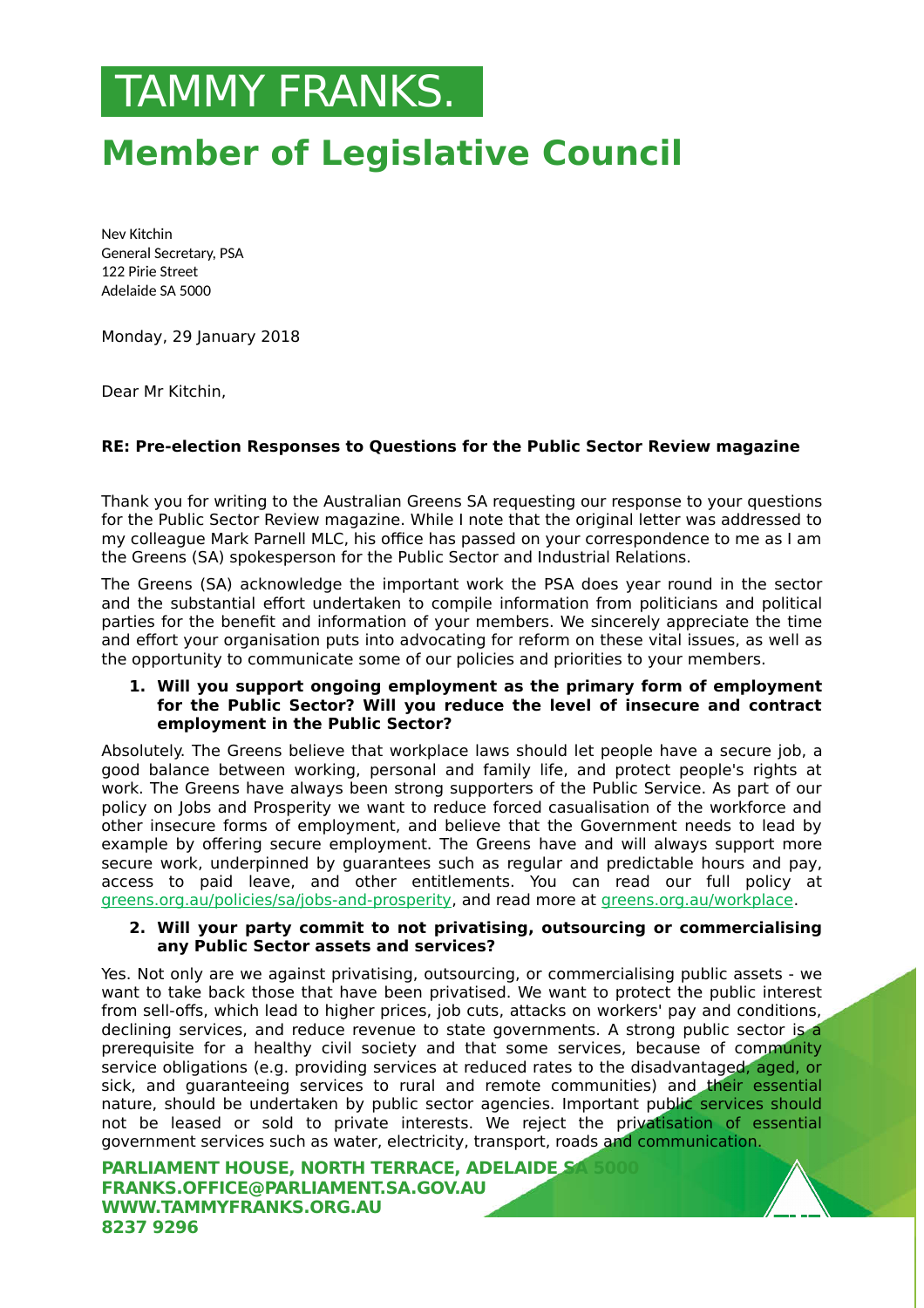#### **3. Job losses and new functions have resulted in severe workload increases. How will your party resource the Public Sector to counter this? Will you invest in the Public Sector by establishing funding for areas that address the future needs and challenges for our state?**

Obviously the Greens aren't in government in this state, though these days we're only ever one seat away! But we do hold the balance of power in the upper house and we have made that count, particularly when it comes to standing up for the rights of workers. Our track record is strong and we've stood against cuts to the public sector, and advocate for a strong taxation base that takes on the big end of town to pay their fair share because our priority is to ensure that essential services are there when they're needed.

### **4. What does your party see as the role of the Public Sector in the economy?**

We view the Public Sector as being an essential part not only of the economy, but of civil society. We need a strong public sector to provide secure work but also quality, essential services. We have consistently stood against government cuts to the Public Sector.

#### **5. Is your party committed to maintaining the state industrial jurisdiction? Does your party support collective bargaining, and recognise the legitimate right of members to be represented by their union?**

The Greens have always supported the right of all workers to collectively bargain and to be represented by their union. We want to ensure that everyone has the right to freely choose to join or not join a union that represents them in the workplace, and we want to ensure the right of entry for union officials into the workplace of members who they represent. We support workplace laws that recognise the right to strike or withhold labour, to collectively bargain, and to organise. Working people, including their representatives, have the right to be involved in decisions about their work, free of intimidation. Free, independent and democratic unions are an essential pillar of a civil society. You can read more at greens.org.au/policies/employment-workplace-relations

#### **6. What will your party do to consult genuinely with the PSA about proposals under consideration that impact upon PSA members?**

As you know, we have an excellent working relationship with PSA. We appreciate their perspective on issues and actively seek out their views where appropriate. If I am re-elected then I look forward to continuing that relationship, and my office can always be contacted by members who have questions or concerns about proposals that impact upon PSA members.

#### **7. What is your party's commitment to investing in our State's future through the employment of trainees and graduates in the Public Sector?**

We know that providing employment and development opportunities for young people is key to ensuring that they can stay in South Australia, and these opportunities can be provided through employing trainees and graduates in the Public Sector. The Greens absolutely are committed to ensuring that we have trainee and graduate positions and programs in the Public Sector.

I hope this letter provides you and your members with some answers as to where The Greens (SA) stand on issues relating to the Public Sector. If you or your members have any further questions please do not hesitate to contact my office at franks.office@parliament.sa.gov.au or on 8237 9296.

Kind regards,